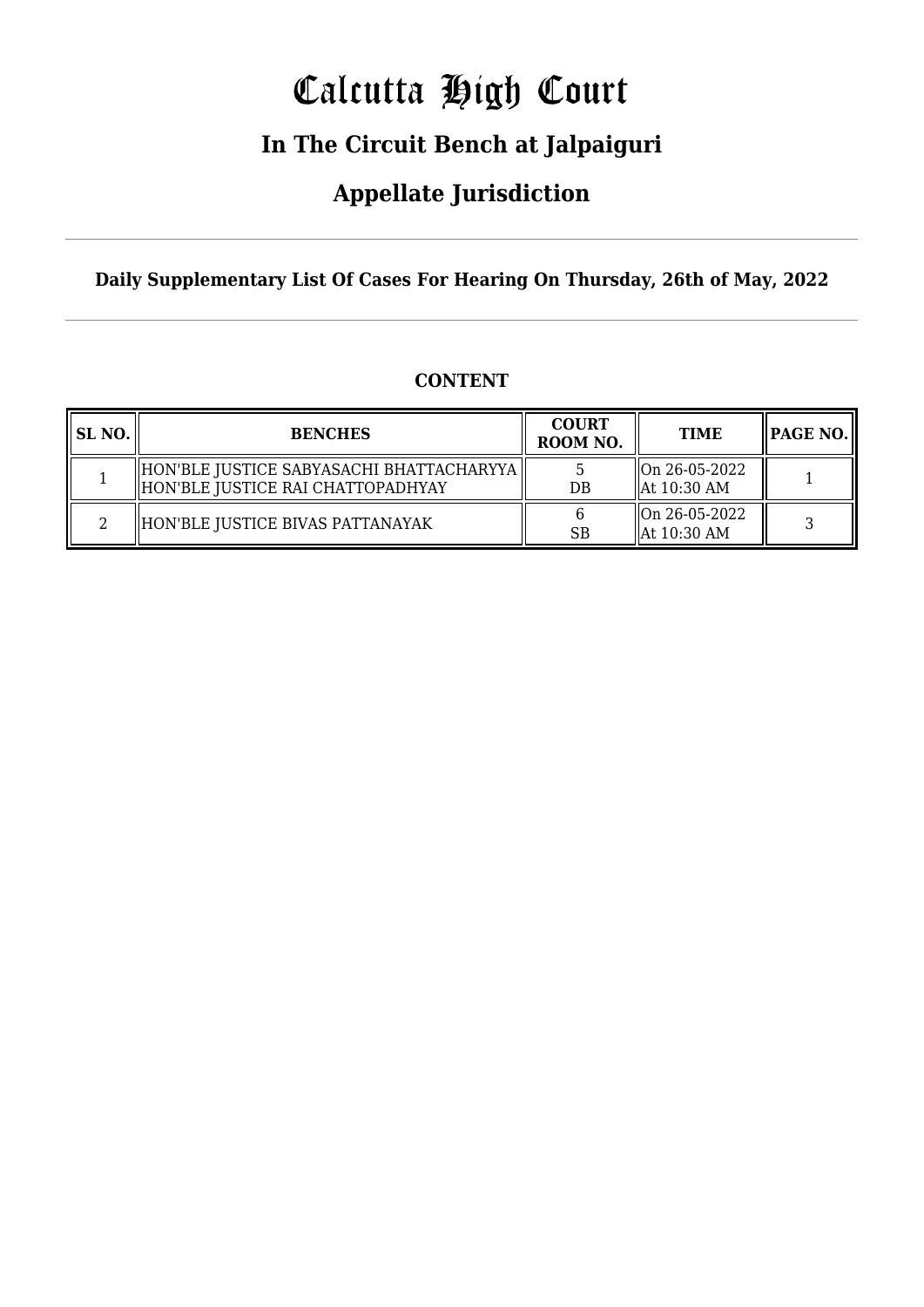

## Calcutta High Court **In The Circuit Bench at Jalpaiguri**

### **Appellate Side**

**DAILY CAUSELIST For Thursday The 26th May 2022**

**COURT NO. 5**

**DIVISION BENCH (DB)**

#### **AT 10:30 AM**

#### **HON'BLE JUSTICE SABYASACHI BHATTACHARYYA HON'BLE JUSTICE RAI CHATTOPADHYAY (VIA VIDEO CONFERENCE)**

#### **FROM PRINCIPAL BENCH**

#### **(VACATION BENCH)**

#### **APPLICATION FOR BAIL**

| $\mathbf{1}$                             |                  | CRM(NDPS)/174/2022 NAYAN CHOWDHURY<br>VS                | MADHUSHRI DUTTA          |  |  |  |
|------------------------------------------|------------------|---------------------------------------------------------|--------------------------|--|--|--|
|                                          |                  | State of West Bengal                                    |                          |  |  |  |
| $\overline{2}$                           |                  | CRM(NDPS)/175/2022 CHANDAN KUMAR YADAV<br>VS            | ARNAB SAHA               |  |  |  |
|                                          |                  | State of West Bengal                                    |                          |  |  |  |
| 3                                        | CRM(DB)/178/2022 | <b>NOOR HOSSAIN</b><br>VS                               | <b>SUBIR KUMAR ROY</b>   |  |  |  |
|                                          |                  | State of West Bengal                                    |                          |  |  |  |
| 4                                        | CRM(DB)/179/2022 | JALEKA BEGAM@DIPIKA<br><b>AND ORS</b><br>VS             | <b>MADHUSRI DUTTA</b>    |  |  |  |
|                                          |                  | State of West Bengal                                    |                          |  |  |  |
| <b>APPLICATION FOR ANTICIPATORY BAIL</b> |                  |                                                         |                          |  |  |  |
| 5                                        | CRM(A)/276/2022  | <b>MALA CHHETRI</b><br>VS<br>State of West Bengal       | DEBASISH<br>MUKHOPADHYAY |  |  |  |
| 6                                        | CRM(A)/277/2022  | <b>SAGAR KARKI CHETRI</b><br>VS<br>State of West Bengal | POULAMI BHOWMICK         |  |  |  |
| 7                                        | CRM(A)/278/2022  | KABIRUL HOQUE @MIAH<br>VS<br>State of West Bengal       | PRONOJIT MANA            |  |  |  |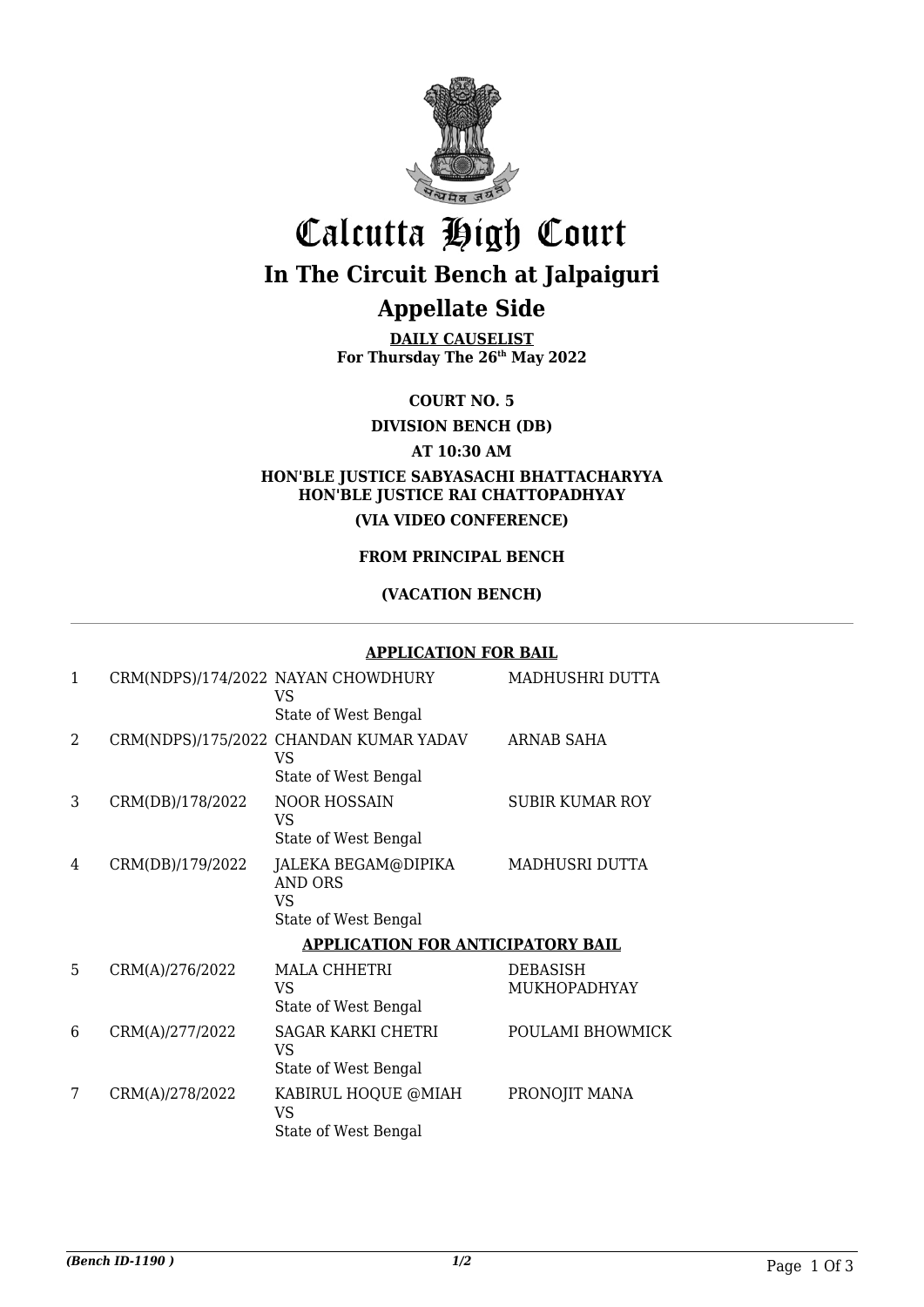8 CRM(A)/279/2022 SAHAJAHAN SARKAR AND ORS VS State of West Bengal PRONOJIT ROY